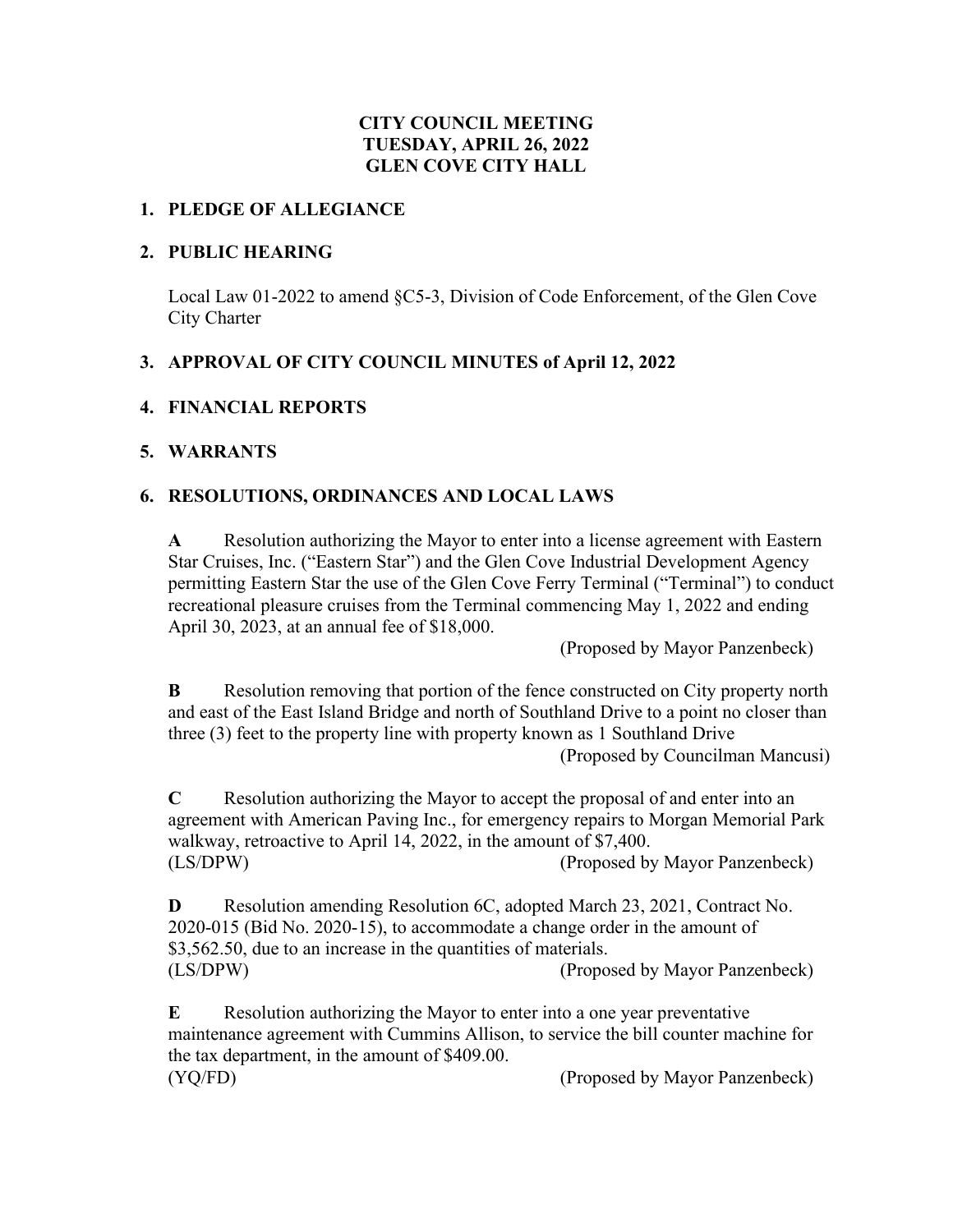**F** Resolution awarding bid to the lowest responsible bidder, Hendrickson Bus Corp., to provide Summer Camp Bus Transportation for Youth Bureau and Recreation, BID # 2022-001, in the amount of \$1,130.50 per day for one (1) bus everyday pick-up/drop off and \$133 per hour for hourly rate for bus trips as per tentative itinerary. (YQ/FD) (Proposed by Mayor Panzenbeck)

**G** Resolution authorizing the Mayor to enter into an agreement with AMF Syosset Lanes, for the Youth Services and Recreation Summer Day Program, in the amount of \$959.20.

(ST/YS&R) (Proposed by Mayor Panzenbeck)

**H** Resolution authorizing the Mayor to enter into an agreement with The Magic of Amore Entertainment, for the Youth Services and Recreation Summer Day Program, in the amount of \$800.00

(ST/YS&R) (Proposed by Mayor Panzenbeck)

**I** Resolution authorizing the Mayor to enter into an agreement with HollyRock Entertainment, for the Youth Services and Recreation Summer Day Program, in the amount of \$1,450.00. (ST/YS&R) (Proposed by Mayor Panzenbeck)

**J** Resolution authorizing the Mayor to enter into an agreement with Splish Splash, Long Island's Waterpark, for the Youth Services and Recreation Summer Day Program, in the amount of \$4,049.00. (ST/YS&R) (Proposed by Mayor Panzenbeck)

**K** Resolution authoring Chief William Whitton to attend New York State Association of Chiefs of Police Annual Training Conference, in the amount of \$1,125.97. (Proposed by Mayor Panzenbeck)

**L** Resolution authorizing Deputy Chief Chris Ortiz to attend New York State Association of Chiefs of Police Annual Training Conference, in the total amount of \$1,125.97.

(Proposed by Mayor Panzenbeck)

**M** Resolution authorizing Yelena Quiles and Jenna Belfiore to attend Legislation and Legal Environment training May 3, 2022, in the total amount of \$310.00 (MP/FD) (Proposed by Mayor Panzenbeck)

**N** Resolution authorizing Gold Coast Cruisers to host their annual car show at Morgan Memorial Park, June 26, 2022, with a rain date of August 14, 2022, 6:00 a.m. to 4:00 p.m.

(Proposed by Mayor Panzenbeck)